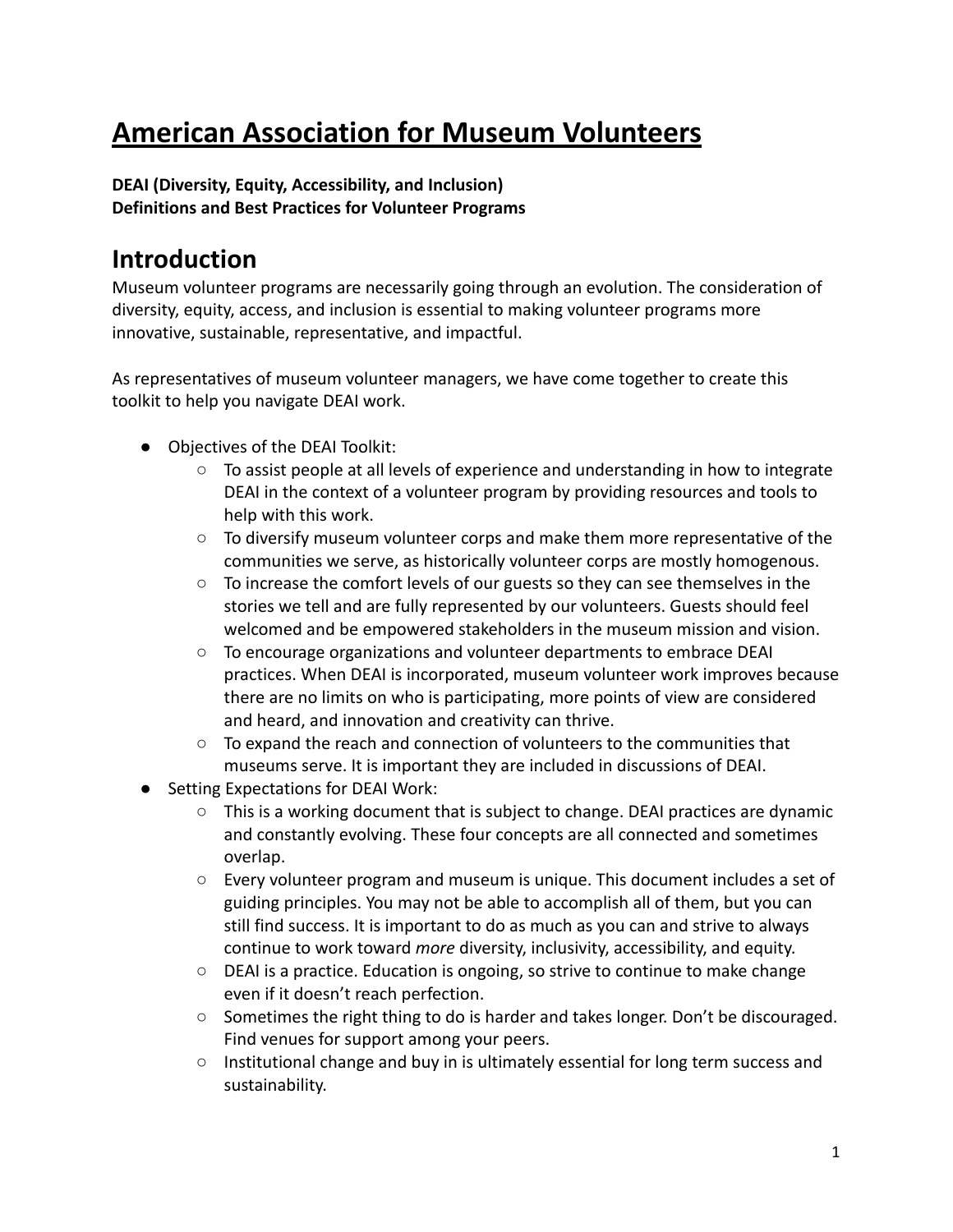## **Diversity**

## **Diversity Definition**

[From the American Alliance of Museums \(AAM\):](https://www.aam-us.org/programs/diversity-equity-accessibility-and-inclusion/facing-change-definitions/) "Diversity is all the ways that people are different and the same at the individual and group levels. Even when people appear the same, they are different. Organizational diversity requires examining and questioning the makeup of a group to ensure that multiple perspectives are represented. "

#### **What Does this Mean for Museum Volunteerism?**

To embrace diversity for a museum volunteer program, individual volunteers should represent a wide sphere of different attributes and backgrounds. Staff who interact and work with volunteers should also be diverse and represent multiple perspectives and unique traits.

## **FAQ**

## Q: **How do I get the existing group of volunteers better diversity training?**

A: If you can afford to bring in a professional consultant, do so. Work with your development team to figure out ways to secure funds for a consultant and/or formal training. If you cannot hire a consultant or pay for additional training, take advantage of free resources, like the ones listed below. Keep the conversation regular and frequent to keep volunteer training front of mind and to address changing needs and goals. Also make sure to add a diversity training element to your onboarding of new volunteers.

## Q: **How do you introduce new, diverse volunteers into an existing volunteer corp?**

A: Focus volunteer training on creating an inclusive environment. This encourages a welcoming volunteer culture and also helps create a safe and inclusive environment for your visitors. Make sure your recruitment resources and outlets are also diverse.

## Q: **How do I get mostly white volunteers to talk about race?**

A: Practice and training are critical towards making talking about race part of the routine for white volunteers. Volunteer managers should also seek out opportunities to learn and grow so they can model this behavior. Provide consistent language for volunteers to use when talking about certain content. Also provide resources to understand why particular language is being used. Consistency here allows for accountability with volunteers.

## Q: **What do I do if my volunteer corps is not diverse?**

A: Your volunteer corps is not permanent. Don't let a lack of diversity in your current program stop you from striving towards it in the future. It will be a slow process, so do not settle for token representation. Tokenism is practicing the minimum level of diversity to only prevent criticism and give the appearance that a diverse group of voices are being heard. Start with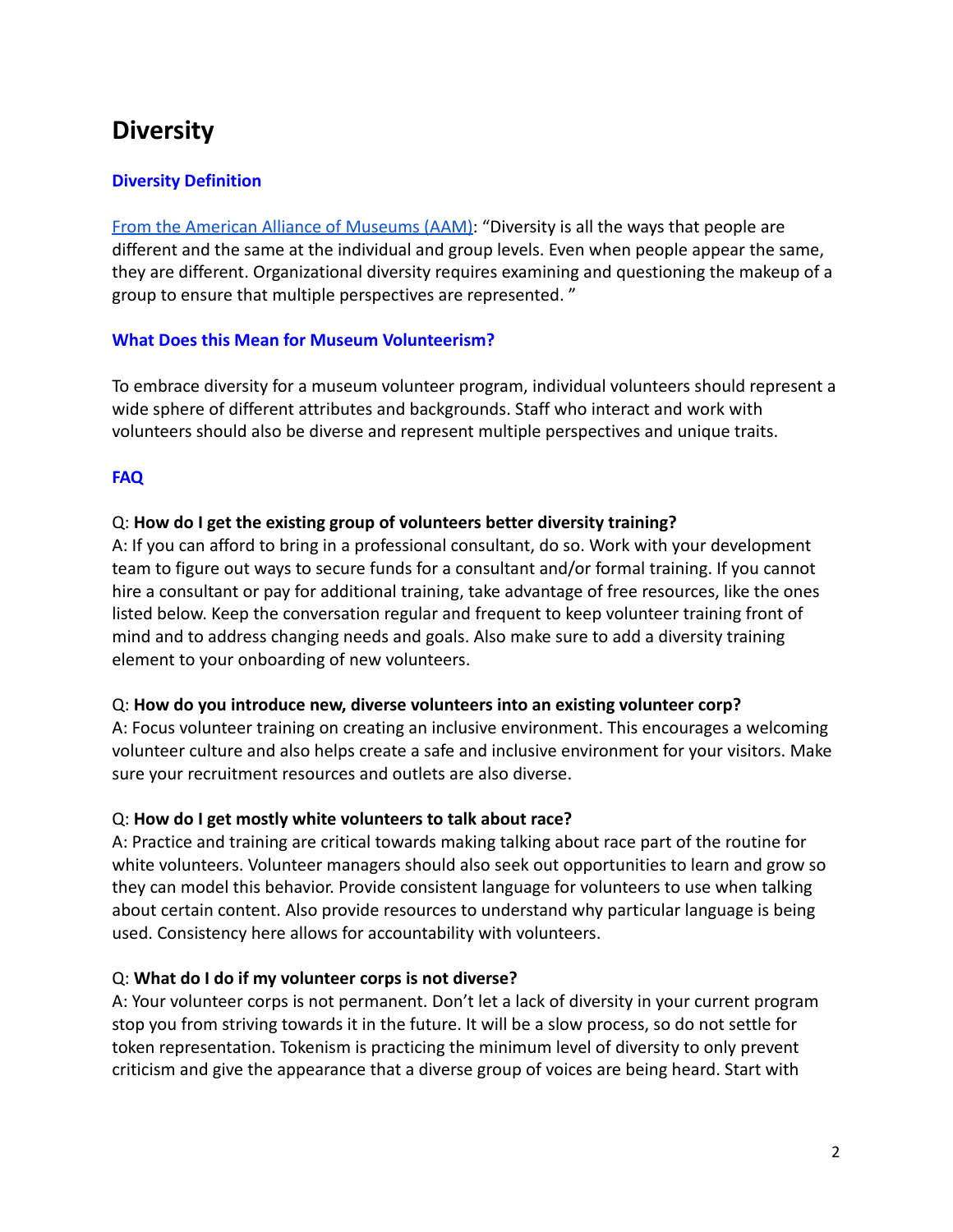researching the diversity in your community and start to take some of the actionable items listed below.

## Q: **How do I recruit a corps of volunteers that is reflective of the community in which my organization exists?**

A: Improving access is critical towards recruiting a diverse volunteer corp. Offer opportunities to volunteer outside of traditional business hours and create opportunities to volunteer that allow for a variety of skills and abilities. Diversify your approach to recruitment. Practice reciprocal relationships with community partners -- relationships that benefit both parties, with support flowing both ways. Also seek to diversify your outreach and recruiting (don't rely solely on your existing avenues for recruitment).

## Q: **How quickly do I need to make diversity changes?**

A: You want to start this work right away, but remember to be realistic in your recruiting process given your resources and capacity. Remember that authentic DEAI work takes time!

## **Actionable Items**

- Institute a values statement for your department that emphasizes diversity.
	- Establish a DEAI Taskforce comprised of management, cross-departmental representation, and a diverse selection of candidates from your staff.
	- Examples of value statements:
		- "Strive for the museum's volunteer workforce and staff to be a diverse pool of talents, professional experiences, personalities, and backgrounds united by a shared set of values."
		- "We believe our strength lies in differences, not in similarities."
		- "Diversity is an integral part of who we are. We value others for their unique contribution, ideas, background and culture."
	- Use this statement across the board in job postings, your volunteer handbook, and use it as a guiding principle in administrative and programming initiatives.
- Set clear expectations of how you want your volunteers to act and what values are important to your organization.
	- Introduce a diversity statement within your volunteer agreement for volunteers to sign and read.
	- Include a diversity statement in your volunteer interview/onboarding process to set clear expectations and allow volunteers to self-select out. Examples include:
		- "We require that you are willing and able to work with diverse groups of children, adults, staff, and fellow volunteers."
		- "You can expect to work in a friendly, open and diverse environment while being treated respectfully and courteously."
- Introduce a dismissal policy for volunteers unwilling to uphold institutional values.
- Introduce diversity awareness training for staff and volunteers.
- Create opportunities for volunteers to engage with management and leadership.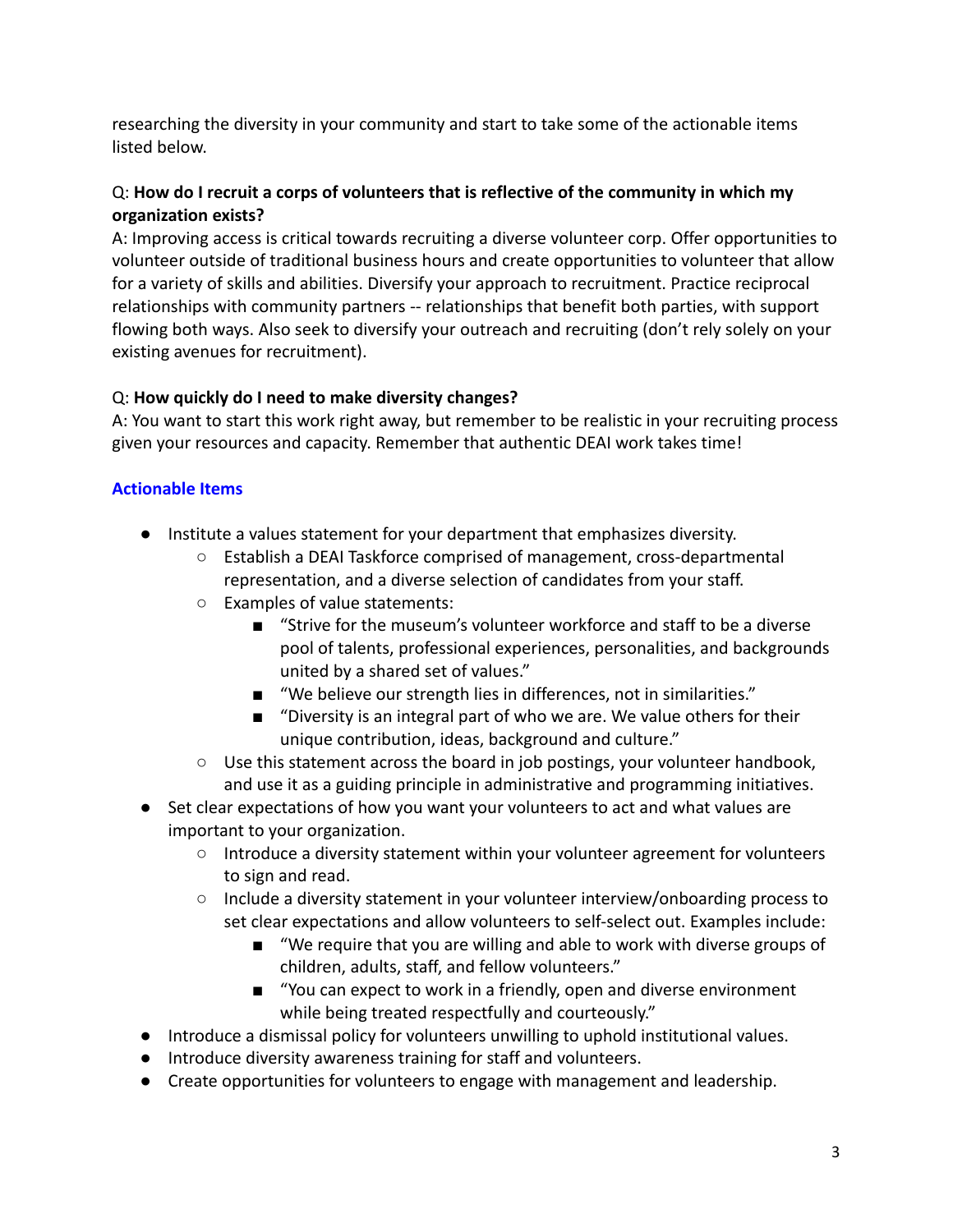- [Creating a diverse volunteer workforce Museums Association](https://www.museumsassociation.org/museums-journal/in-practice/2020/08/creating-a-diverse-volunteer-workforce/#)
- [Museums Have a Docent Problem](https://slate.com/culture/2020/08/museums-train-white-docents-talk-race-art.html)
- [How to Promote Diversity and Inclusion at Your Volunteer Organization](https://www.volgistics.com/blog/diversity-and-inclusion-for-volunteer-organizations/)
- Smith, Clint. *How the Word Is Passed: A Reckoning with the History of Slavery Across America*. Little, Brown and Company, 2021.
	- [Virtual Book Talk How the Word Is Passed: A Reckoning With the History](https://www.youtube.com/watch?v=y5pZOUYqL00) …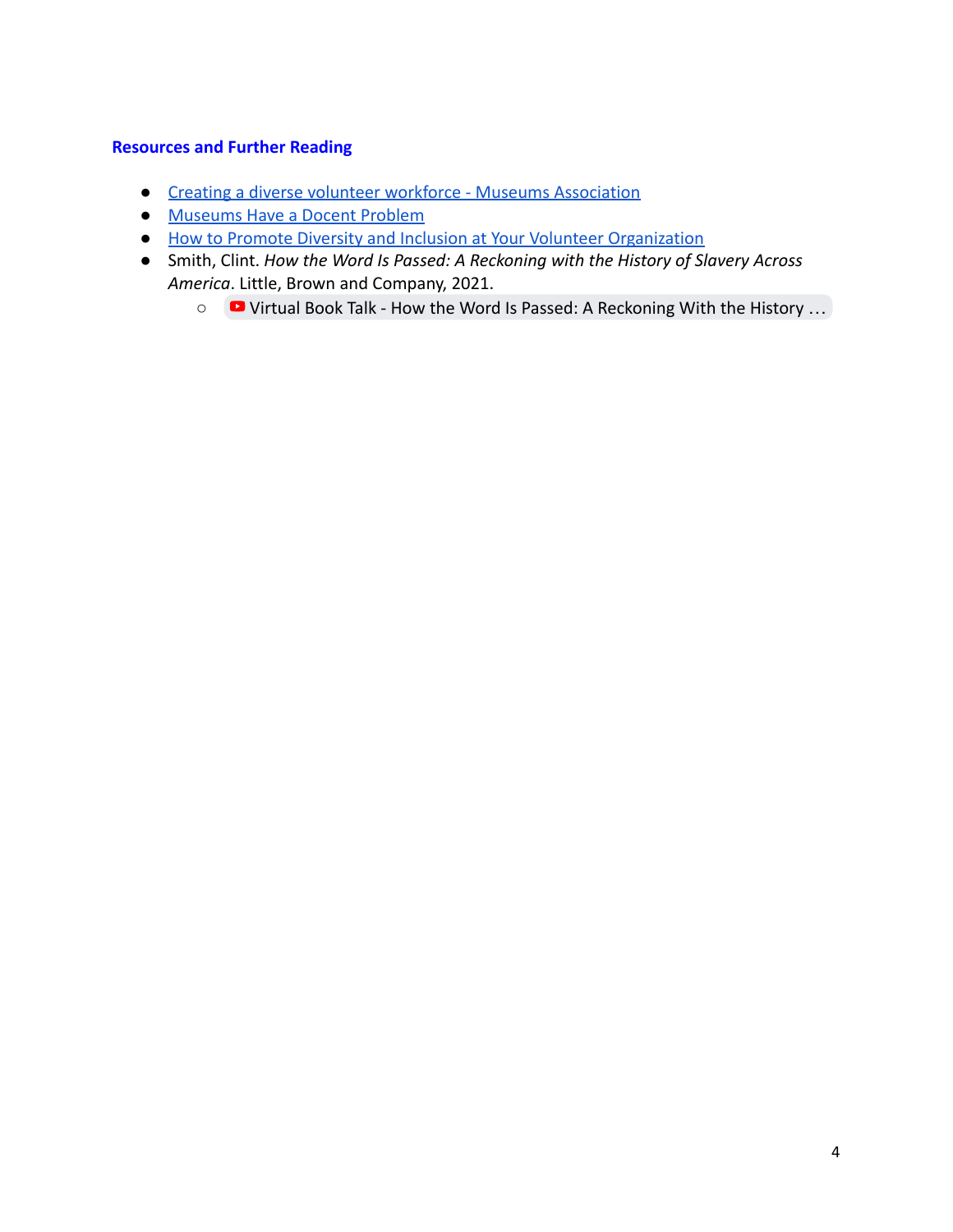## **Equity**

## **Equity Definition**

[From the American Alliance of Museums \(AAM\):](https://www.aam-us.org/programs/diversity-equity-accessibility-and-inclusion/facing-change-definitions/) "Equity is the fair and just treatment of all members of a community. Equity requires commitment to strategic priorities, resources, respect, and civility, as well as ongoing action and assessment of progress toward achieving specified goals."

### **What Does this Mean for Museum Volunteerism?**

Embracing equity for a museum volunteer program involves questioning what people and stories are excluded and choosing to disrupt that cycle. While diversity, access, and inclusion may be primarily internal facing concerns, equity additionally demands an awareness and acknowledgment of external forces – the conditions of historically marginalized communities, exclusionary practices, economic barriers, etc.

As a leader working with volunteers, it is important to acknowledge the following to create a more equitable program:

- Listening and valuing the needs of community stakeholders.
- Creating reciprocal relationships to enact change.
- Acknowledge shortcomings of your organization.
- Recognizing regional and national inequalities.

## **FAQ**

## Q: **How can I start the process to disrupt inequitable systems in my sphere of influence at my museum?**

A: First, listen. Identify what you do not know and seek out opportunities to learn from marginalized groups. Then, accept what you hear and the feedback you receive. Speak out when you see inequities and amplify voices and platforms; use your resources to support underrepresented people.

## Q: **Should I be encouraging early career individuals to volunteer or take an unpaid internship as a way to gain job experience?**

A: In short, no. In pursuit of a more equitable career field, AAMV advocates for interns to be compensated for their labor. We advocate for empowered volunteerism, and individuals who feel coerced into giving their time for free as a means to gain employment are not empowered in their volunteerism.

## Q: **What's the difference between equity vs equality in docent-led tours?**

A: Get comfortable with an *equitable* division of content instead of simply an *equal* division as a form of correcting past interpretive shortcomings. Reinforce the importance of equitable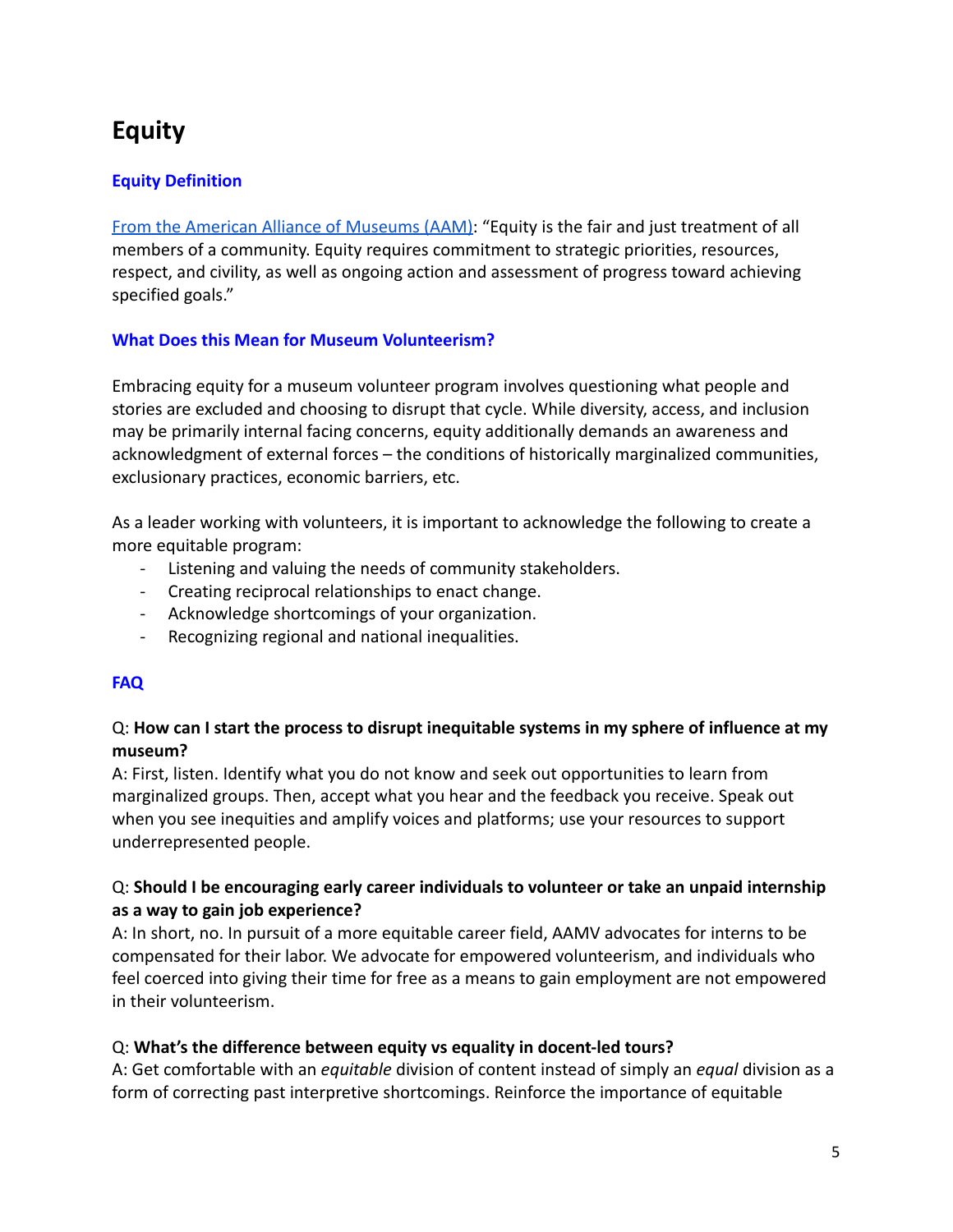content with your volunteer cohort, and provide resources to help them understand the rationale behind interpretive policies and changes.

## Q: **What is the relationship between economics, equity, and volunteerism?**

A: While there are many different complex ways that economics, equity, and volunteerism intersect, three ways we have identified as being particularly important for volunteer managers are:

- 1) The economics of the volunteer department itself and how (and where) it spends its budgeted money.
- 2) The systemic economic barriers faced by current and potential volunteers.
- 3) The replacement of paid labor with volunteers.

We attempt to address these and other considerations in our actionable items and further reading.

## **Actionable Items**

- Commit to doing the research on audience demographics and the communities you are (or are not) serving in your area.
- Prioritize supporting Black, Indigenous, and POC-owned businesses when considering your department's annual budget and expenditures.
- Partner with schools from historically marginalized communities to create student volunteer programs.
- Consider if prerequisites are actually necessary for volunteering with your organization, and instead offer training for interested parties to learn skill sets involved.
- Participate in implicit bias training and work to identify and eliminate bias from your recruitment, onboarding, and training processes.
- Remove monetary barriers that might prevent or limit the ability of individuals from marginalized groups from volunteering. For example:
	- Provide discounted parking to volunteers or other transportation benefits.
	- Offer gift shop and café discounts, free admission tickets, or memberships.
- Provide professional development opportunities that benefit volunteers both within and outside of your organization.
	- Host internal leadership conferences for your volunteers to gain content knowledge, skills, and experience.
	- Start volunteer peer mentoring programs.
	- Host social and community building opportunities for volunteers within your program.
- Create flexible onboarding and scheduling opportunities.
	- Examples:
		- Shorten volunteer commitments.
		- Offer one-day or done-in-a-day volunteering opportunities through corporate sponsorships.
		- Create leave policies where volunteers can go inactive without having to retake training.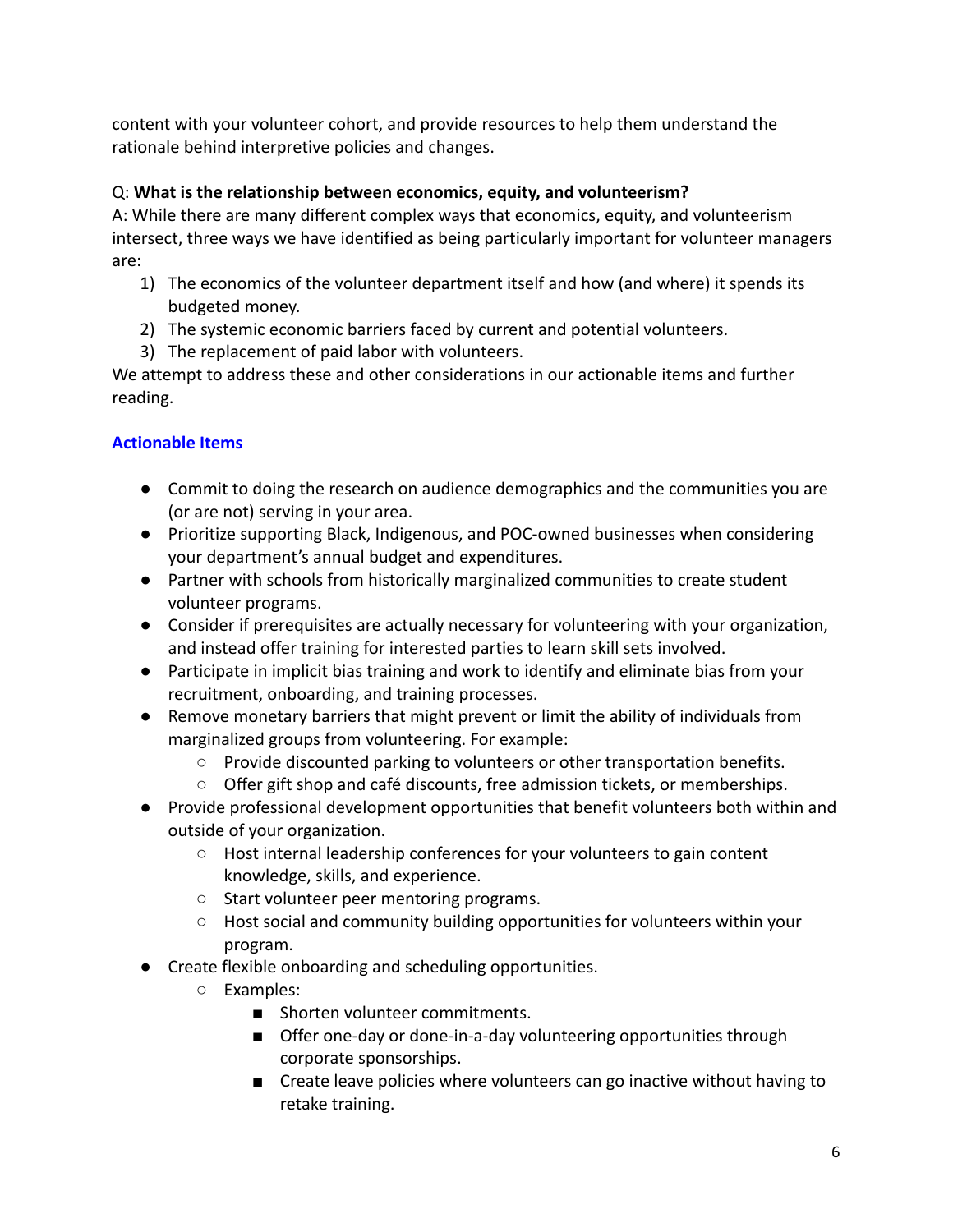- Be transparent and thoughtful in the creation of volunteer applications.
	- Examples:
		- Provide online applications and paper applications.
		- Examine existing policies related to background checks, identification requirements, and education backgrounds.
		- Provide the option for single-day volunteering.
	- Set clear volunteer expectations before, during, and after onboarding.
		- This may include values, duties, responsibilities, job descriptions, scheduling information.
- Extend field-related privileges to volunteers, particularly to support early career individuals. Examples include:
	- Access to research libraries.
	- Access to postings for internships and job openings.
	- Partner with other organizations to establish reciprocal free admissions for volunteers.
	- Extend museum or AAM membership access with volunteers.
- Within your scope of influence, develop equitable content and interpretation materials.
- While volunteer roles should be enriching and impactful, volunteer responsibilities should not substantially overlap with the responsibilities of paid positions.

- [Inclusion and Race Equity in Volunteerism Engaging BIPOC and immigrant communities](https://www.mavanetwork.org/inclusive) [in nonprofit and government volunteer programs](https://www.mavanetwork.org/inclusive)
- [Co-Creating Racial Equity in Volunteer Engagement](https://mava.clubexpress.com/content.aspx?page_id=2507&club_id=286912&item_id=3647)
- [Equity Concerns Lead to a Mass-Firing of Museum Volunteers](https://quillette.com/2021/11/15/the-unbearable-whiteness-of-museum-tour-guides/)
- [What Is White Privilege, Really? | Learning for Justice](https://www.learningforjustice.org/magazine/fall-2018/what-is-white-privilege-really)
- [Demystifying the "Safe Space" | American Federation of Teachers](https://www.aft.org/ae/fall2019/kay)
- [Co-Creating Racial Equity in Volunteer Engagement](https://mava.clubexpress.com/content.aspx?page_id=2507&club_id=286912&item_id=3647)
- [Are You Guilty of Equity Offset? Nonprofit AF](https://nonprofitaf.com/2019/11/are-you-guilty-of-equity-offset/)
- [MASS Action](https://www.museumaction.org/) Toolkit for Equity
- Milner, H. Richard. *RAC(e)Ing to Class: Confronting Poverty and Race in Schools and Classrooms.* Harvard Education Press, 2015.
- *●* Procter, Alice. *The Whole Picture: the Colonial Story of the Art in Our Museums & Why We Need to Talk about It*. London: Cassell, 2021.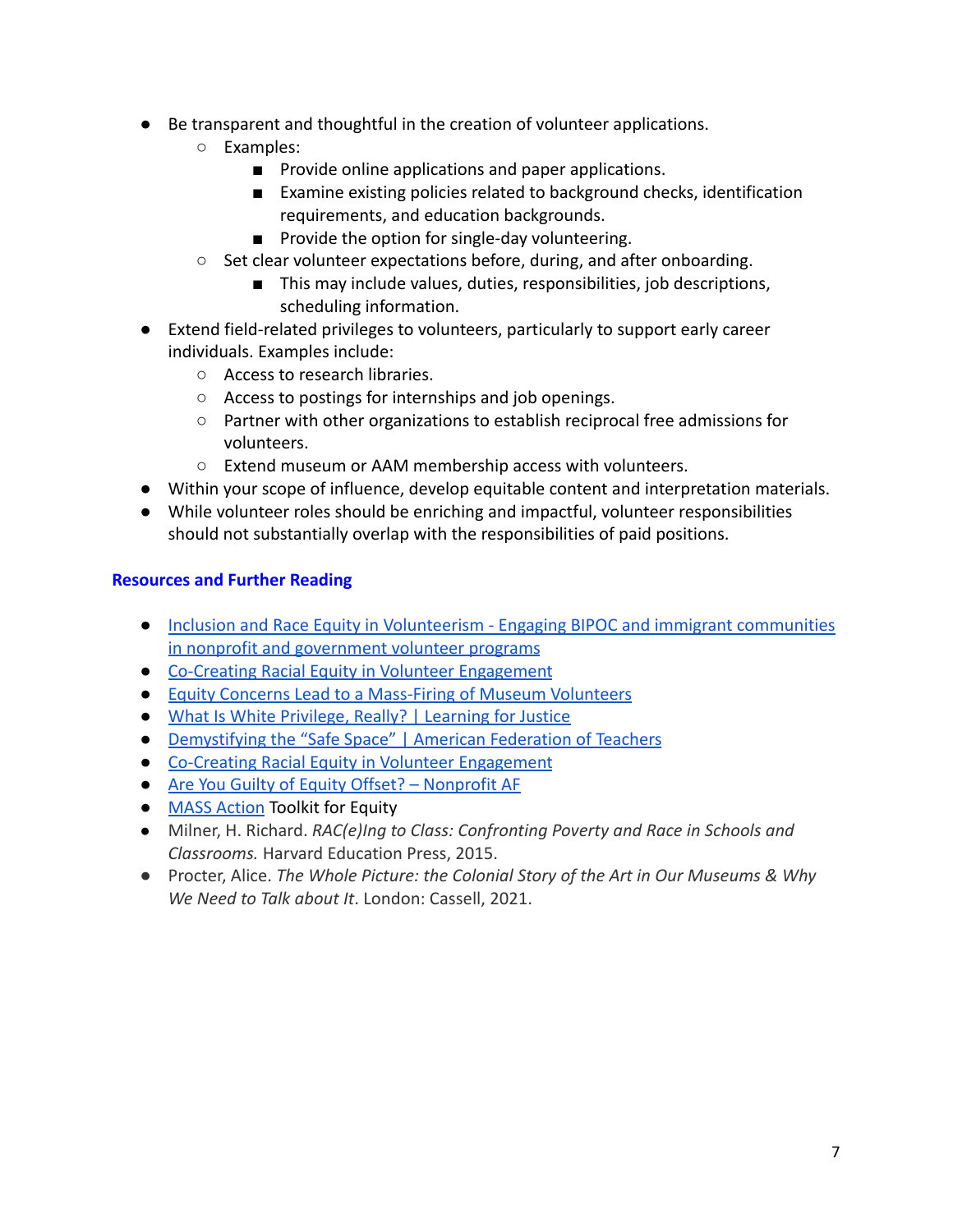## **Accessibility**

### **Accessibility Definition**

[From the American Alliance of Museums \(AAM\):](https://www.aam-us.org/programs/diversity-equity-accessibility-and-inclusion/facing-change-definitions/) "Accessibility is giving equitable access to everyone along the continuum of human ability and experience. Accessibility encompasses the broader meanings of compliance and refers to how organizations make space for the characteristics that each person brings."

#### **What Does this Mean for Museum Volunteerism?**

The goal is to provide independence, access, and consideration for everyone. Traditionally we have built our environments and systems to exclude certain people, and a focus on accessibility breaks down those barriers when it comes to shared experiences. Accessibility remodels the traditional way of thinking about space, interactions, and decisions.

#### **FAQ**

#### Q: **Where should your accessibility policies and practices live?**

A: This information should be easy to find on your website and in all volunteer documentation, including in position descriptions, handbooks, signage, volunteer website portals, etc. Transparency and communication of accessibility resources is paramount.

### Q: **I am at a historic site with inaccessible structures/landscape. How do I make the site accessible for volunteers when we can't alter the landscape?**

A: While the ADA does have exclusions for historic sites, it's important to advocate for the installation of accessible accommodations. These can be installed creatively and without disrupting core features, such as utilizing back entrances, elevators hidden in closets, and other similar approaches. You should also advocate for centering accessibility in newly created spaces. Consider Universal Design as a means to meet multiple needs, and utilize design choices that can improve accessibility. Beyond infrastructure, strive to promote a wide variety of volunteering that takes into account different abilities.

### Q: **What can I do to provide "reasonable accommodations" for my volunteers with different needs and to make the accommodations easily enacted by staff?**

A: Create flexible policies and procedures preemptively so that the act of accommodating a volunteer with needs will be easier and more straightforward. The principles of Universal Design promote the awareness and consideration for people with different needs and usage preferences, including disability, age, gender, and cultural differences.

#### Q: **Who is included within the broad umbrella of accessibility?**

A: It can be anyone and everyone, regardless of the limits of the ADA including, but not exclusively, the following: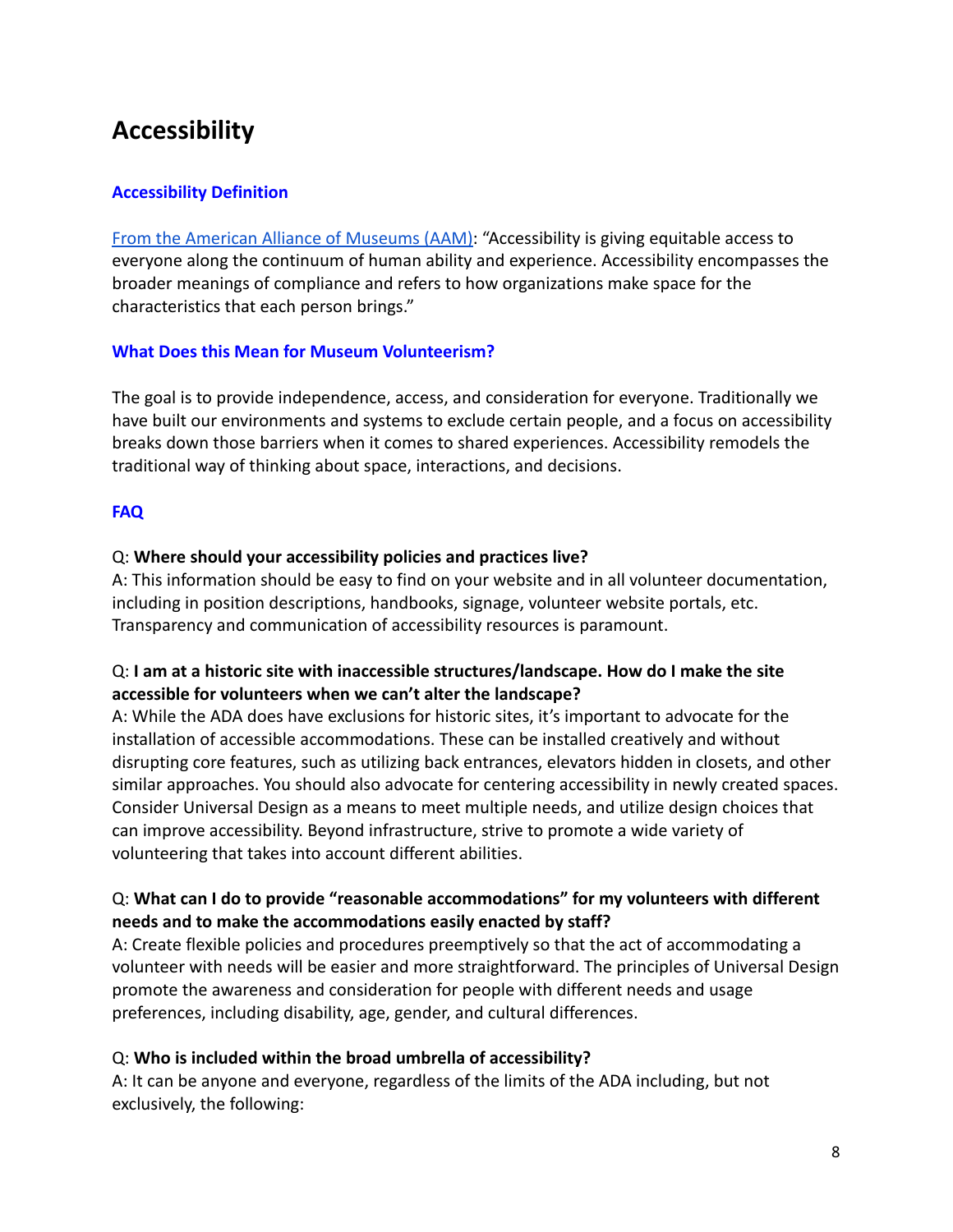- Mobility
- Sight
- Hearing
- Neurodivergence
- Poverty and economic status
- All shapes and sizes
- Family and life commitments
- Language
- Transportation
- Age
- Gender
- Identity
- Veteran status
- Immigration status

The broader the definition of who should be considered for accessibility purposes the better. Center the person, not the disability, and defer to the individual about their personal preferences.

## **Actionable Items**

- Make accessibility efforts as visible as possible on your website and in the museum itself.
	- $\circ$  Include ADA requirements, the museum's accessible pathways, wheelchair availability, and service animal signage.
- Make language pins for volunteers to wear that convey what languages that person speaks.
- Provide training and clear communication to ensure your volunteers are aware of medical equipment locations, emergency exits, and safety procedures.
- Provide accessibility awareness training.
	- Examples:
		- Disability awareness panels
		- Access and inclusion open houses
		- People First Language
		- Neurodiversity awareness
		- Writing for and about people with disabilities
		- Universal Design and Universal Design for Learning
		- Verbal description vs. audio description
- Host basic ASL training for front of house volunteers to greet and welcome visitors.
- Train volunteers, and bring in professionals, to lead touch tours and tactile tours.
- Utilize sensory friendly apps and teach volunteers how to use them.
	- Example:

## ■ Aira App

- Blend learning environments with onsite and online offerings.
	- Examples: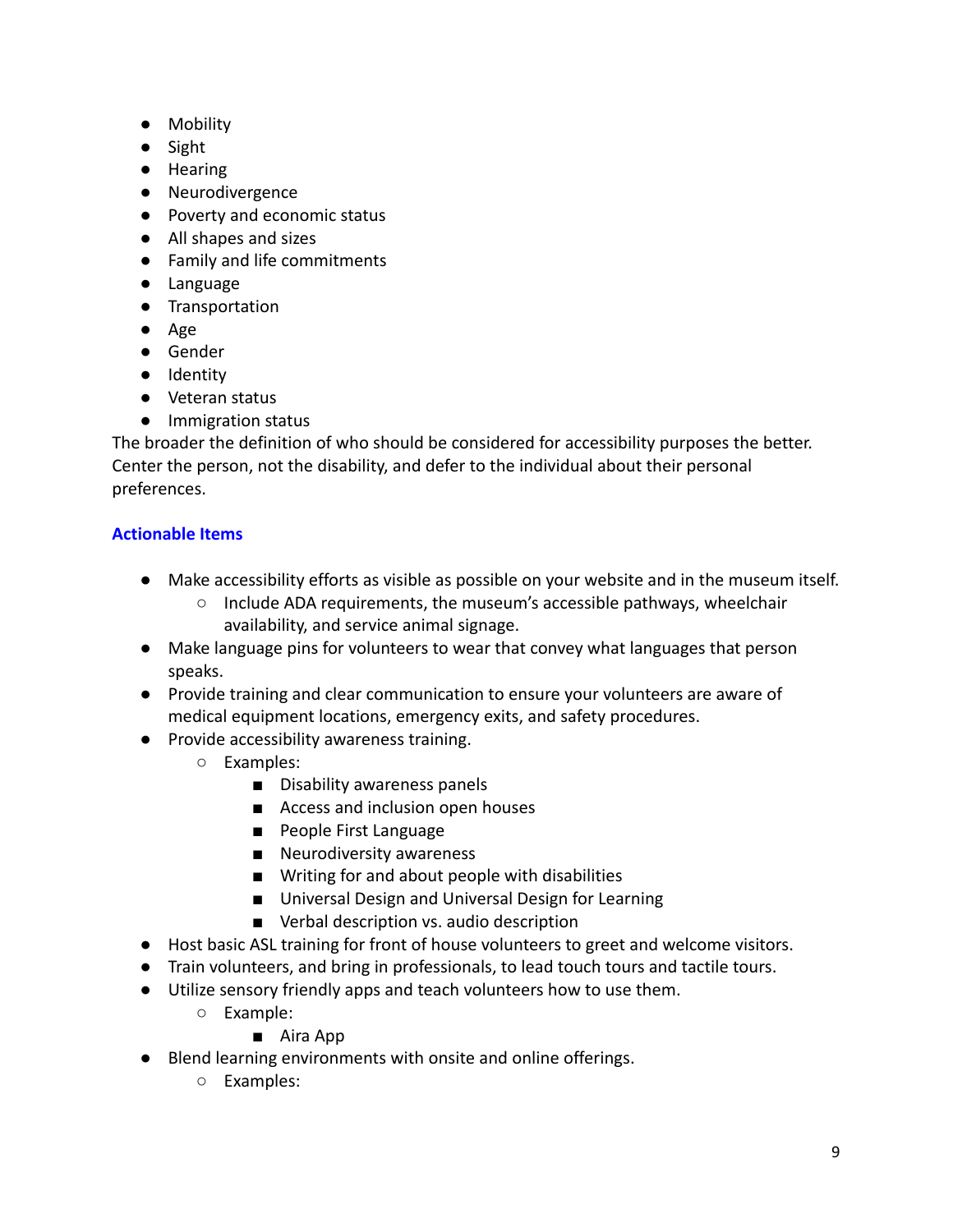- Provide written schedules for trainings and events for volunteers who need to know step-by-step plans.
- Provide paper and pens for volunteers to take notes during learning sessions.
- Allow volunteers to move at their own pace (no deadlines).
- Allow volunteers to access training and materials from home.
- Incorporate all types of learning to meet the diverse needs of the volunteers (visual, audio, tactile, etc).
- Record all trainings for those who are absent.
- Make training materials available in a written format, and offer larger print to help with low vision.
- Add closed captioning to recorded videos.
- Create a sensory map and social narrative for visitors and volunteers with sensory sensitivities or for those who would like to prepare for their visit.
	- Provide sensory details for different available shifts (quieter hours vs louder, busier vs slower).
- Provide a range of weekend/weekday, evening/daytime trainings and shifts.
- Provide offsite or remote volunteer opportunities.
- Provide printed as well as online volunteer applications.
- Offer makeup sessions for trainings, some offered on shift meetings or as needed.
- Try to accommodate volunteer schedules and be flexible with shift starting and ending times.
- Provide computer and wifi access at the museum for volunteers to use.
- Promote non-gendered restrooms.
- Advocate for baby changing stations in all restrooms.
- Give volunteers access to privacy spaces, like wellness rooms, breastfeeding rooms, or a volunteer lounge.
- Be transparent and thoughtful in the creation of volunteer applications.
	- Examples:
		- Asking for availability details.
		- Examine existing policies related to background checks, identification requirements, and education backgrounds.
		- Provide the option for single-day volunteering.
	- Set clear volunteer expectations before, during, and after onboarding. This may include values, duties, responsibilities, job descriptions, and scheduling information.

- [Americans with Disabilities Act US Department of Labor](https://www.dol.gov/general/topic/disability/ada#:~:text=The%20Americans%20with%20Disabilities%20Act,local%20government)
- [Smithsonian Institution Accessibility Office](https://www.si.edu/visit/VisitorsWithDisabilities)
- [How to add Closed Captions to a video \(2022\)](https://www.youtube.com/watch?v=aSYWjLkL6To)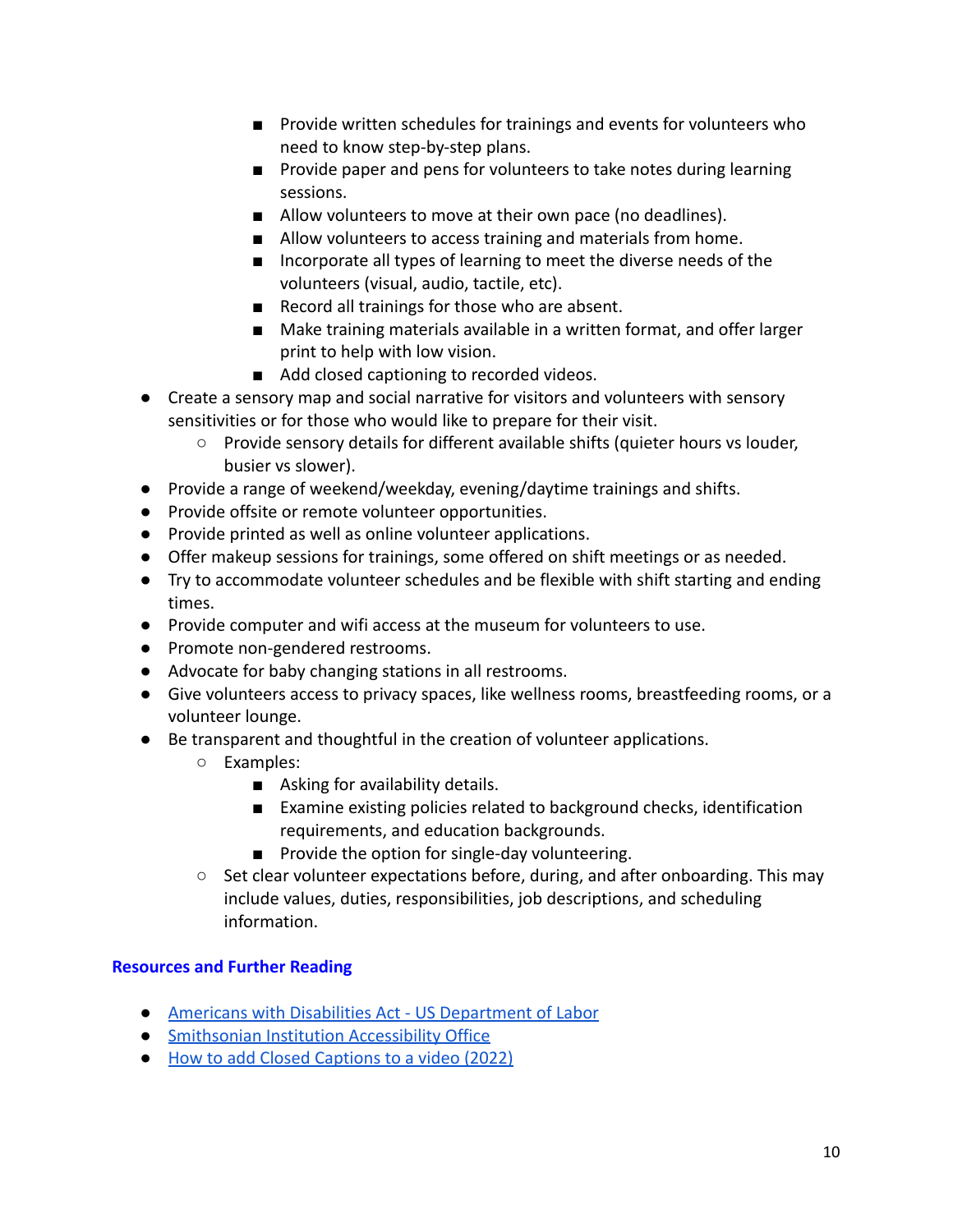- [Make All Volunteering as Accessible as Possible: advantages for your program & how to](https://www.coyotecommunications.com/volunteer/disabilities.shtml) [do it](https://www.coyotecommunications.com/volunteer/disabilities.shtml)
- [Places to Start Disability & Intersectionality Summi](https://www.disabilityintersectionalitysummit.com/places-to-start/)t
- [Supporting Volunteerism by People with Disabilities Guidebook | Volunteer Canada](https://volunteer.ca/vdemo/EngagingVolunteers_DOCS/Supporting_Volunteerism_by_People_with_Disabilities_Guidebook.pdf)
- [What is Universal Design](https://universaldesign.ie/what-is-universal-design/)
- [Universal Design Guidelines](https://udlguidelines.cast.org/)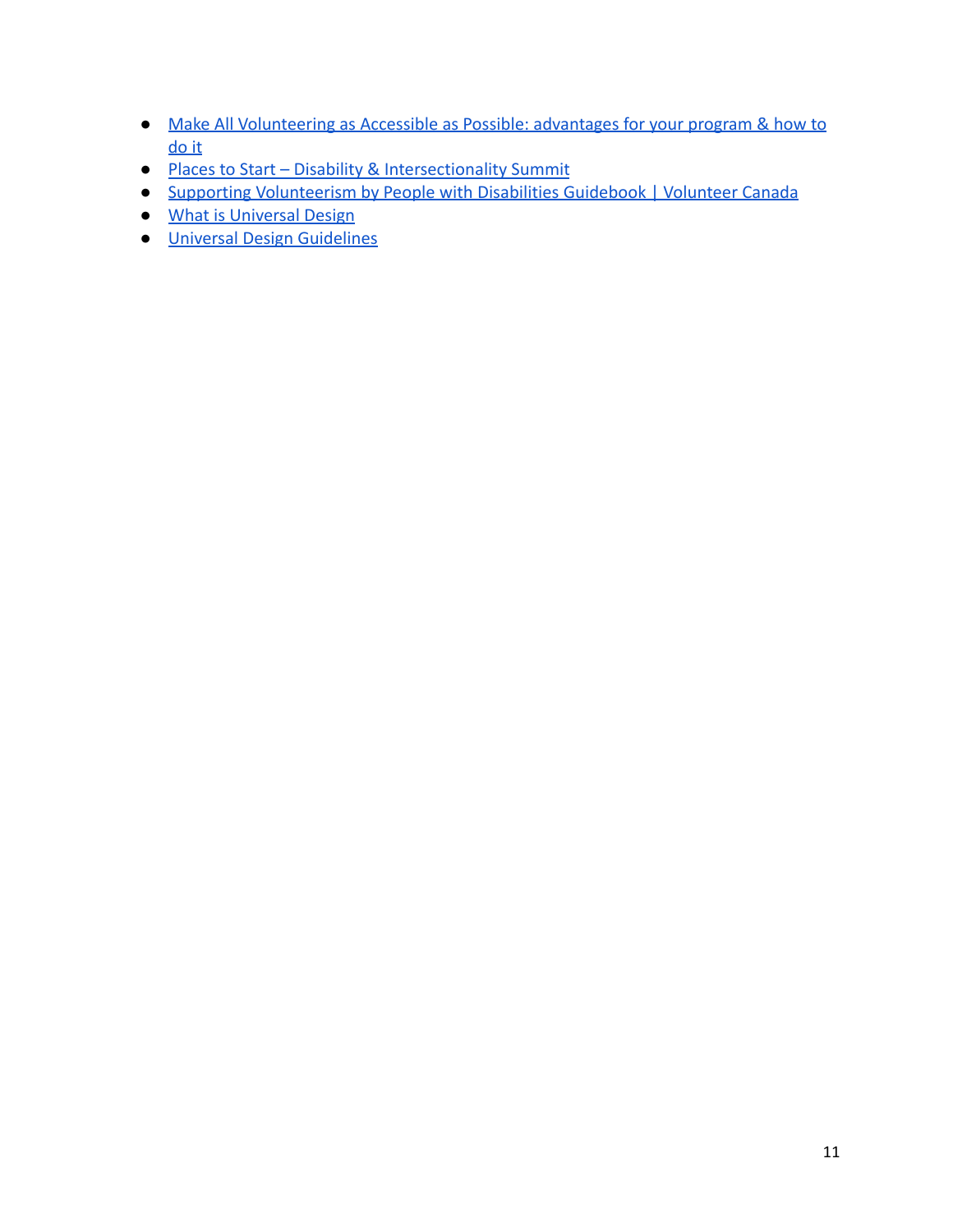## **Inclusion**

## **Inclusion Definition**

[From the American Alliance of Museums \(AAM\):](https://www.aam-us.org/programs/diversity-equity-accessibility-and-inclusion/facing-change-definitions/) "Inclusion refers to the intentional, ongoing effort to ensure that diverse individuals fully participate in all aspects of organizational work, including decision-making processes. It also refers to the ways that diverse participants are valued as respected members of an organization and/or community."

### **What Does this Mean for Museum Volunteerism?**

Inclusion must be an active choice made by those in power. Not only are people with diverse backgrounds present, but they are asked for their perspectives, and also given appropriate resources to make recommendations. To create an inclusive environment where people feel comfortable giving different opinions, museums and volunteer programs must support, listen to, and empower volunteers. Transparency and trust are essential to the process of creating an inclusive environment.

## **FAQ**

## Q: **How do I differentiate between diversity and inclusion?**

A: Diversity can happen without effort, but inclusion requires an intention; focused on elevating and empowering underrepresented people, histories, stories, and backgrounds.

## Q: **When are questions about demographics appropriate?**

A: Questions about demographics may be appropriate when working to identify groups you aren't serving by evaluating which groups you are serving. You may receive comments or concerns from volunteers when asking demographics questions, so clarity and transparency about your motivations driving these questions is key.

## Q: **What is the difference between a volunteer culture that is welcoming and one that inspires a sense of belonging?**

A: A welcoming culture, in theory, is open to all. Merely being welcoming does not mean that the culture represents or reflects the experiences of everyone, which may be exclusionary or create a "culture of nice" where uncomfortable subjects are not addressed and therefore not resolved. A culture that is merely welcoming does not allow for a sense of ownership among all of its members. We should strive for a culture of belonging for our volunteers – where voices are heard and taken seriously, where inequities are addressed and tackled directly, and where there is a strong sense among all volunteers that they are important, valued, and respected with input and the power to affect change.

## Q: **How do I create an inclusive environment in my organization's volunteer program?**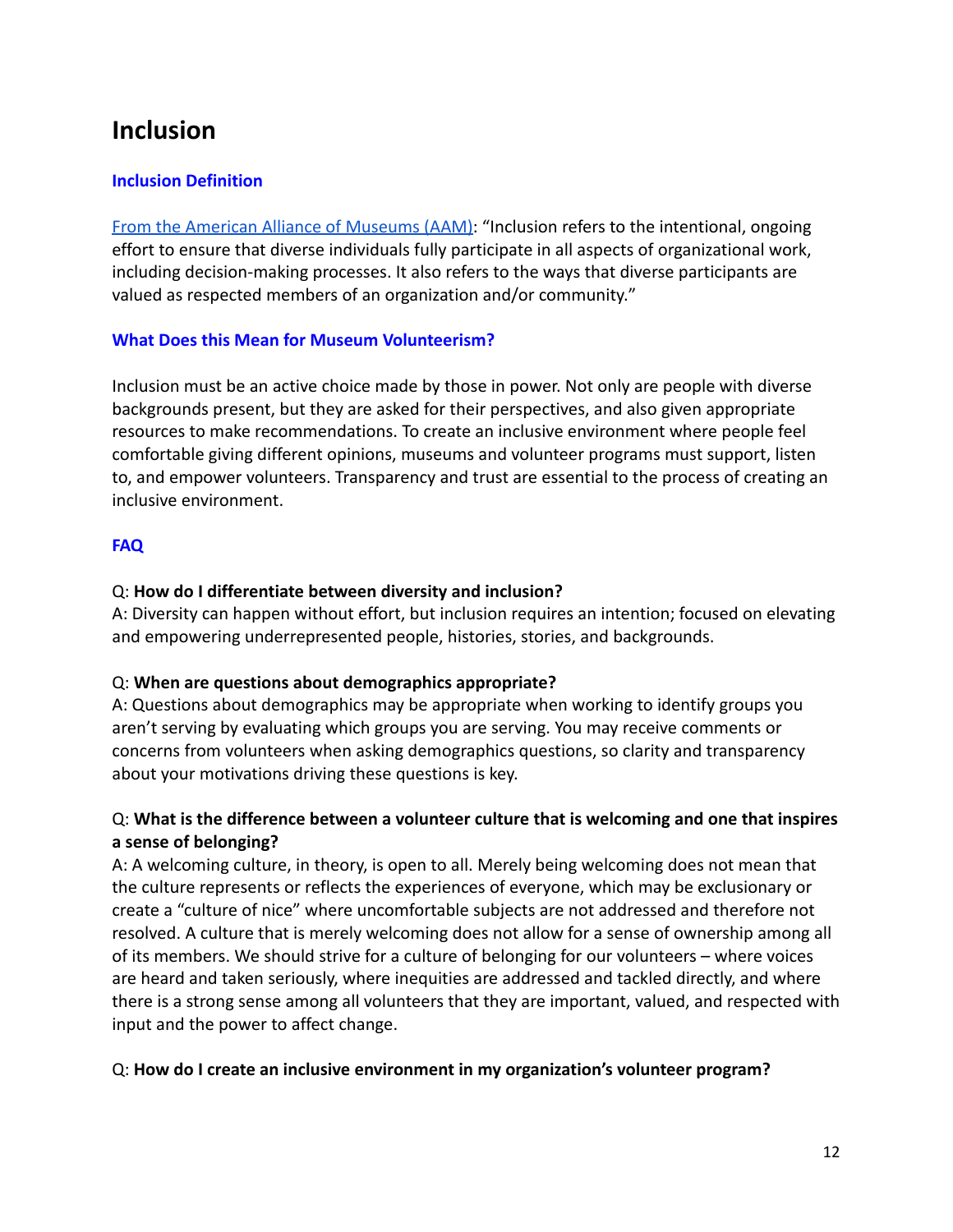A: It is important to set firm expectations early on in the process of onboarding. Be transparent about your organization's values at every stage of a volunteer's time with you, from initial outreach to regular training for your most veteran volunteer. If a volunteer is unwilling to meet these expectations, be prepared to let them go.

### **Actionable Items**

- Provide inclusion training about a wide range of needs and affinity groups.
	- Examples:
		- Gender inclusion
		- Family inclusive language
		- LGBTQ+ friendly
		- Disability needs
		- Veterans
		- Dementia/Alzheimer's
		- Neurodivergence
		- Universal Design/ Universal Design for Learning
		- Using multisensory strategies and using tactile graphics
		- Verbal vs. auditory vs. visual description information needs
		- Visitor identity and cultural relativism
		- Managing privilege, unconscious bias, acceptance, respect, and race
- Include preferred pronouns on staff and volunteer name badges and email signatures.
- Provide access to museum resources to show transparency with volunteers.
	- Examples:
		- Board of Trustee or Governors meeting summary reports
		- Volunteer Committee or Association reports
		- Volunteer department offices or break rooms
		- Volunteer handbooks and position descriptions
		- Organizational charts and staff directories
		- Evaluation and survey results
		- Staff presentations
		- Staff and/or volunteer newsletters with museum updates
		- Library or research rooms
		- Computers, tablets and wifi
- If it's appropriate for your organization, institute a volunteer advisory committee.
- Create flexible onboarding and scheduling opportunities.
	- Examples:
		- Shorten minimum volunteer commitments.
		- Offer one-day or done-in-a-day volunteering opportunities.
		- Create leave policies where volunteers can go inactive without having to retake trainings.
- Ask inclusion related questions on annual volunteer surveys.
	- Examples:
		- "For how long have you been volunteering?"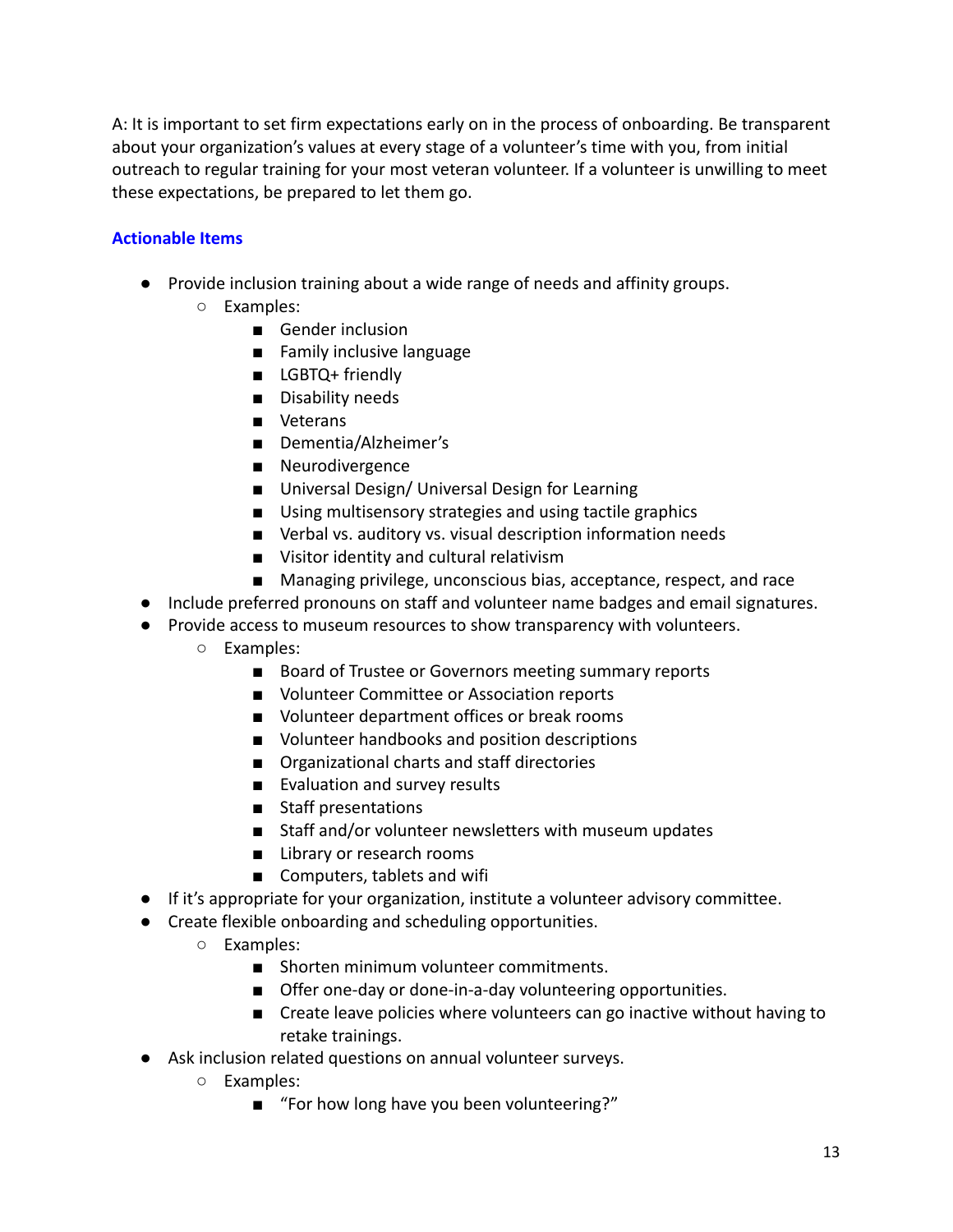- "How do you ensure inclusive tour content?"
- "Have you attended a training, talk, field trip, or other volunteer event outside of your regular role in the past year?"
- "Do you feel you have opportunities to connect with other volunteers?"
- "Do you feel you are provided adequate resources and training to accommodate your volunteer role?"
- "Do volunteer events align with your schedule?"
- "Please rate your interactions with your staff supervisor or supervising department."
- Schedule regular check-ins and evaluations with volunteers.
- Institute a suggestion box or provide a feedback space at the end of volunteer shifts.
- Be transparent and thoughtful in the creation of volunteer applications. Avoid exclusionary language, and communicate the reasons why certain information is being collected.
	- Examples:
		- Asks for "preferred name" rather than legal name.
		- Ask for personal pronouns.
		- Ask for preferred languages and languages spoken.

- [Fighting Racism Through Diverse and Inclusive Volunteer Engagement Programming](https://www.jerometennille.com/post/fighting-racism-through-diverse-and-inclusive-volunteer-engagement-programming-part-1-of-2) [\(Part 1 of 2\)](https://www.jerometennille.com/post/fighting-racism-through-diverse-and-inclusive-volunteer-engagement-programming-part-1-of-2)
- [The 1619 Project The New York Times](https://www.nytimes.com/interactive/2019/08/14/magazine/1619-america-slavery.html)
- [Family Inclusion Language](https://b033418d-11a7-49a3-bbde-c0d18406843d.filesusr.com/ugd/ae50a5_93212e2cea484ad9aa87d36b35b6557d.pdf)
- [Recognising Racism in Volunteer Engagement](https://robjacksonconsulting.wordpress.com/2020/07/10/recognising-racism-in-volunteer-engagement/)
- [Designing forms for gender diversity and inclusion | by Sabrina Fonseca | UX Collective](https://uxdesign.cc/designing-forms-for-gender-diversity-and-inclusion-d8194cf1f51)
- [Tools & Publications | the incluseum](https://incluseum.com/tools/)
- AAMV Podcast: [How Can We Make Volunteer Programs More](https://www.aam-us.org/2020/10/14/how-can-we-make-volunteer-programs-more-inclusive-and-accessible/) Inclusive and Accessible?